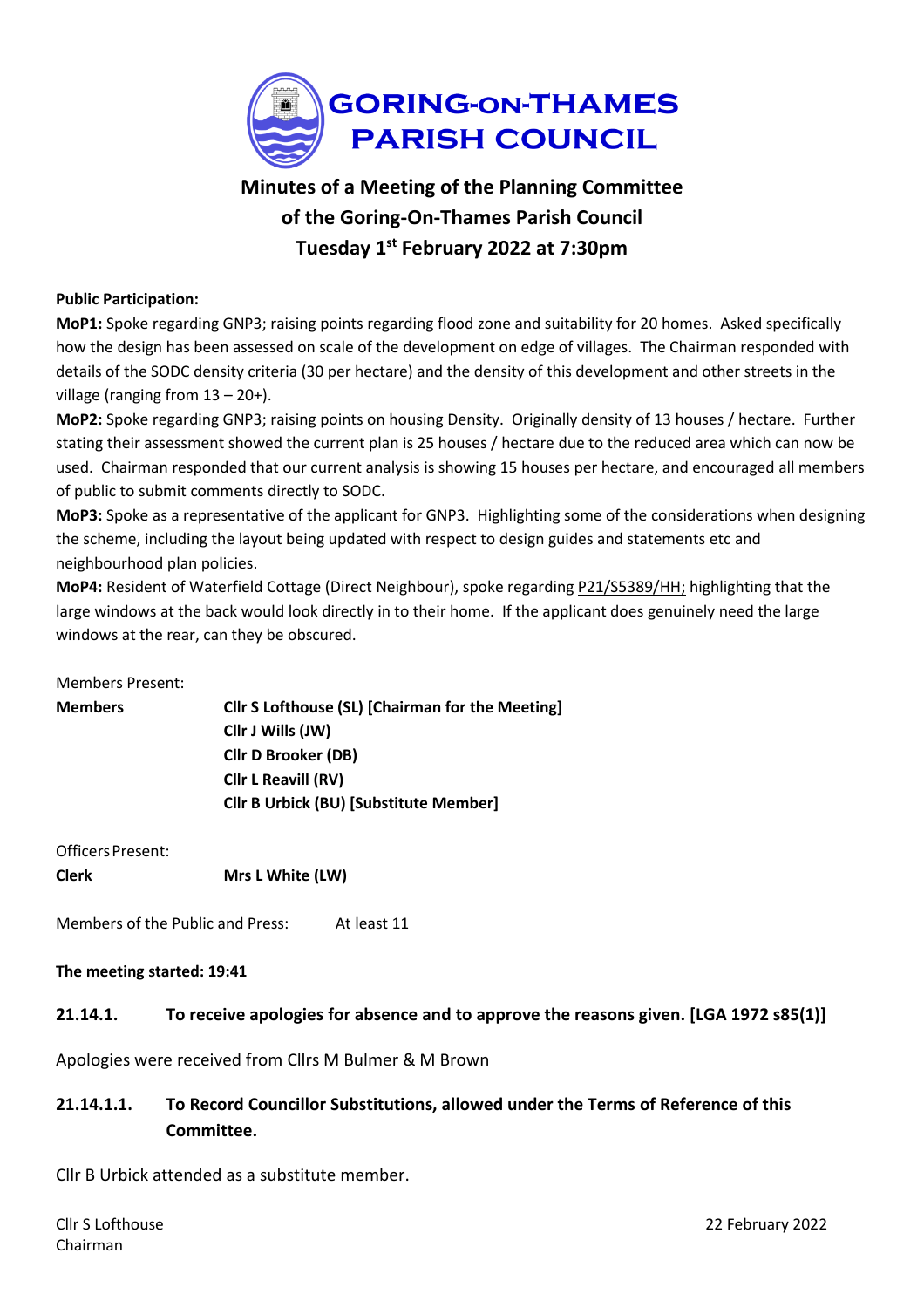

### **21.14.2. Declarations of Interests [LA 2011 s31]**

None

### **21.14.3. To consider requests for Dispensations [LA 2011 s33]**

None

# **21.14.4. To approve the minutes of previous committee meetings [LA 1972 Sch 12. Para 41(1)] 21.14.4.1. Meeting held on 14th December 2021**

**Resolved:** It was agreed unanimously the minutes were an accurate record of the meeting and they were duly signed.

### **21.14.4.2. Matters arising from the minutes not elsewhere on the agenda.**

### **21.14.5. To consider applications and approve response to planning authority.**

### **21.14.5.1. [P21/S5389/HH](https://data.southoxon.gov.uk/ccm/support/Main.jsp?MODULE=ApplicationDetails&REF=P21/S5389/HH) – Hartswood, Manor Road, Goring, RG8 9EN**

Demolition of garage wing, and two storey rear bay, and erection of part two storey, part single storey front, side *and rear extensions.*

The Chairman highlighted some of the details of the plans, and that the direct neighbour has attended the meeting to object to the large overlooking windows. It was further highlighted by the committee members that the application states remove the garage, but there are no details on where the cars would be parked instead.

**Resolved:** Approved to submit the response, No Objections, subject to the design being suitably updated to address the concerns raised by Waterfield Cottage, and attach the Planning Informative, Unanimous.

# **21.14.5.2. [P22/S0003/RM](https://data.southoxon.gov.uk/ccm/support/Main.jsp?MODULE=ApplicationDetails&REF=P22/S0003/RM) - Land to the east of Manor Road to the south of Little Croft Manor Road Goring RG8 9EJ**

*Reserved Matters application for Appearance, Layout, Landscaping and Scale following Outline approval P19/S2923/O. Outline application was not subject to an environment impact assessment. Erection of 20 dwellings and associated works.*

It was commented that the density is quite low, compared to SODC design requirements. The design includes an open space and meadow and appears to be a nice design.

The public comment of low-cost housing being mixed with the other housing from a comment on the SODC website was raised, and details were given that the studies show that mixing different types of housing is good for many reasons.

It was commented that the updated design was preferred to the original design for the GNP3 area.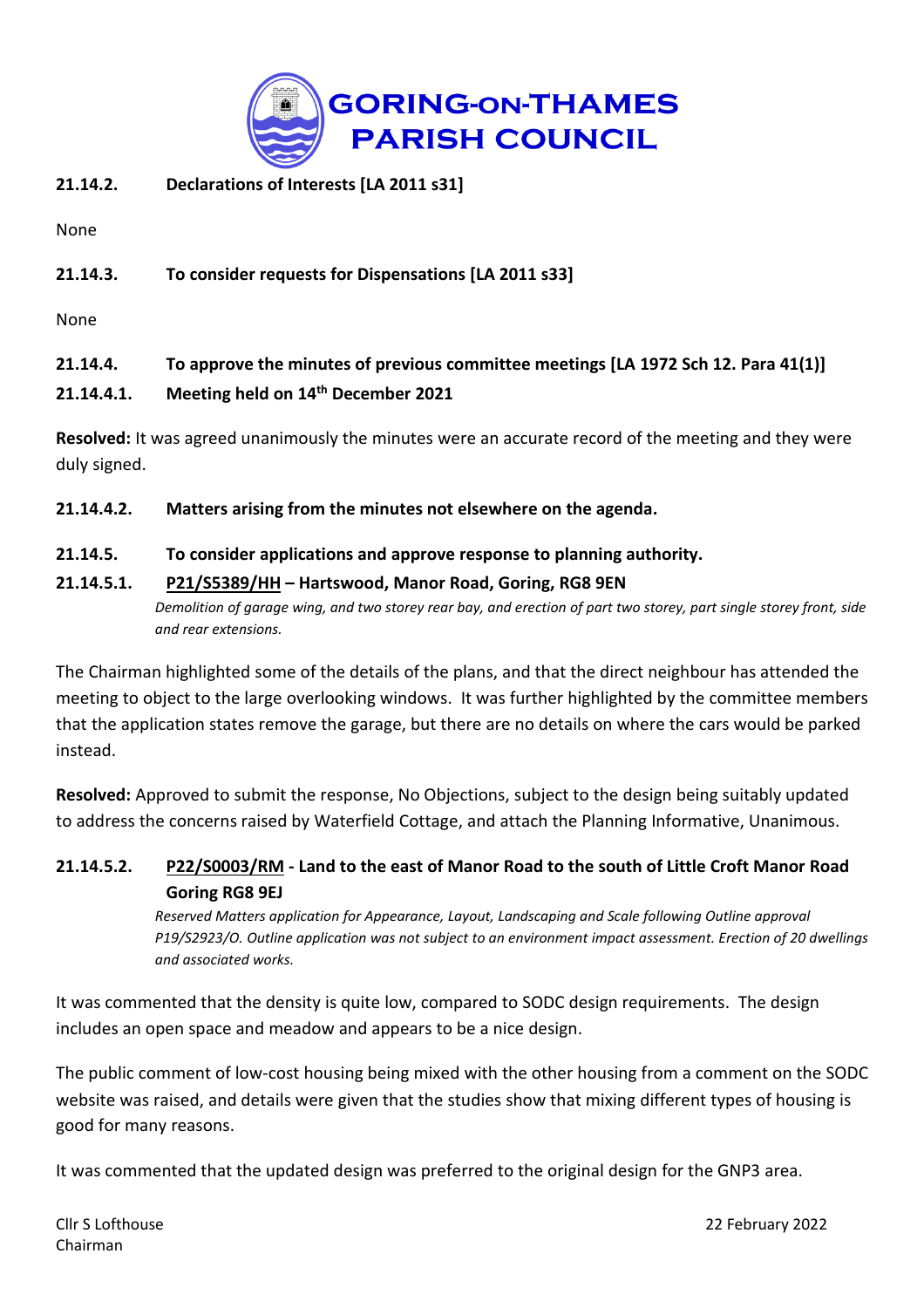

After concerns were raised regarding Construction Traffic Management Plan [CTMP], the representative of the applicant confirmed that the draft CTMP (which is already a condition for this site), will be forwarded to the Planning Committee for consideration prior to submission to the SODC.

**Resolved:** Approved unanimously, to submit the response Fully Supports; attach the Planning Informative; and submit the assessment as completed by members of the Former Neighbourhood Plan members [Attached to these minutes].

### **21.14.5.3. [P22/S0126/HH](https://data.southoxon.gov.uk/ccm/support/Main.jsp?MODULE=ApplicationDetails&REF=P22/S0126/HH) – 4 Walnut Tree Court, Goring, RG8 9HW**

*Replace existing conservatory roof with traditional tiled roof with plain tiles to match main roof.*

It was noted there are no objections submitted to this application on the SODC website.

**Resolved:** Approved unanimously, to submit the response: No Objections and attached the Planning Informative.

### **21.14.5.4. [P21/S4718/HH](https://data.southoxon.gov.uk/ccm/support/Main.jsp?MODULE=ApplicationDetails&REF=P21/S4718/HH) – 1 Holmlea Road, Goring, RG8 9EX -** *AMMENDED*

An L-shaped ground floor extension (to the side and rear of existing property) with a porch extension at the front *GPC Planning Committee Previous Response: No Objections to this application, and attach the General Planning* Informative. It is however noted that there are windows very close to boundaries in some instances. We would like to ask the planning officer if they are satisfied with this in design terms, is this acceptable with respect to *planning policy; building regulations; fire spread policy, and zone of light requirements?*

**Resolved:** Approved unanimously, to submit the same response as previously submitted.

*meter cabinet, proposed 0.8m brick wall and ancillary development thereto.*

### **21.14.5.5. [P21/S4432/FUL](https://data.southoxon.gov.uk/ccm/support/Main.jsp?MODULE=ApplicationDetails&REF=P21/S4432/FUL) - Goring and Streatley Station, Gatehampton Road, Goring ,RG8 0EP** The removal of the existing 12m High Phosco Phase 1 Monopole and the removal of the existing cabinet and their replacement with a 20m High Apollo pole, a GPS module, installation of a Lancaster Cabinet, a side pod and a

It was raised that this is very tall compared to what is already installed, and further asked if other locations been considered.

**Resolved:** Approved unanimously, to submit the response OBJECTS on the grounds of, impact in the AONB; no LVIA (Landscape Visual Impact Assessment), and no consideration on alternative sites outside the AONB.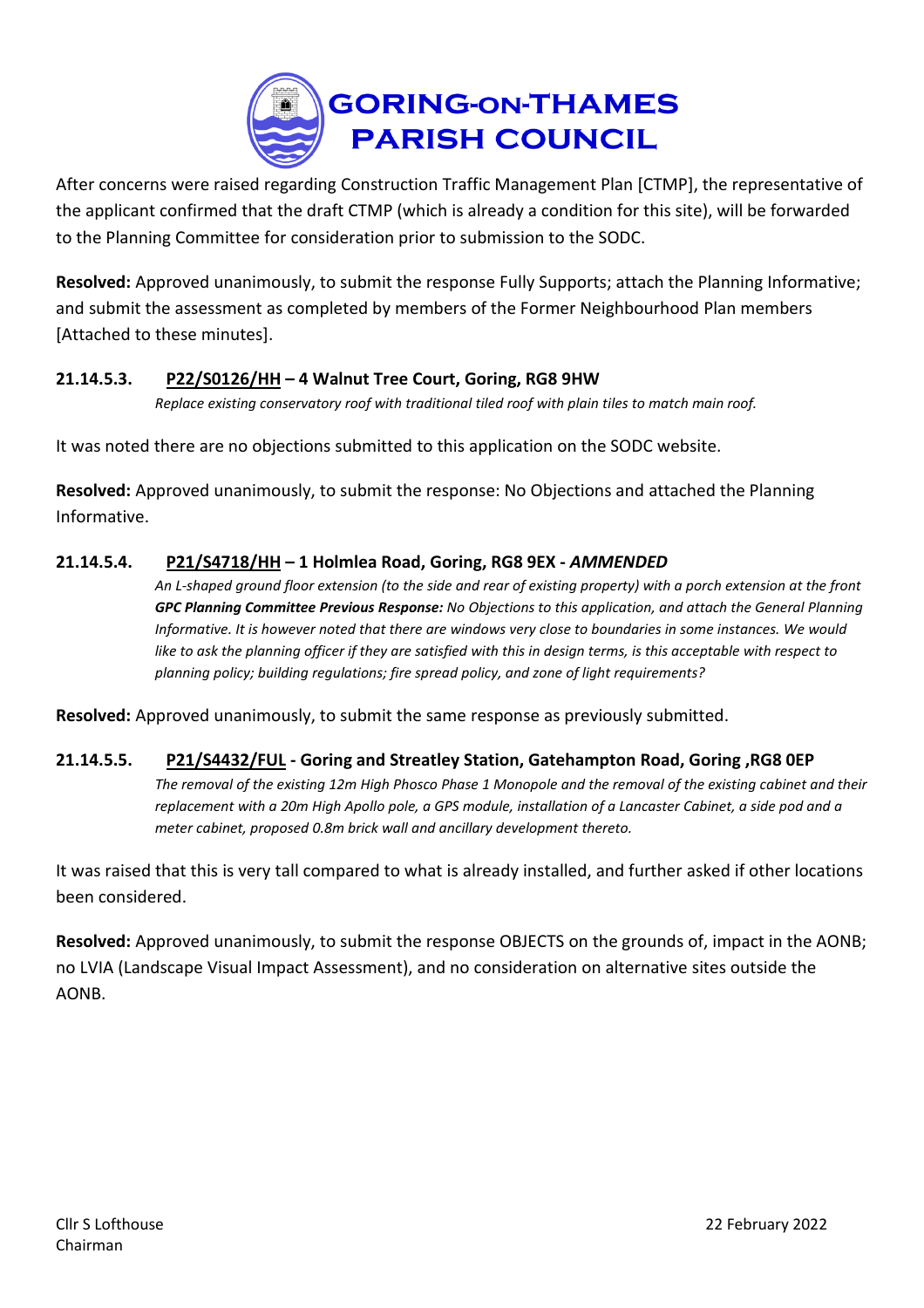

### **21.14.5.6. [P22/S0057/HH](https://data.southoxon.gov.uk/ccm/support/Main.jsp?MODULE=ApplicationDetails&REF=P22/S0057/HH) - 94 Elvendon Road, Goring, RG8 0DR**

Variation of condition 2(plans) on application [P20/S3006/HH](https://data.southoxon.gov.uk/ccm/support/Main.jsp?MODULE=ApplicationDetails&REF=P20/S3006/HH) - materials to be used for the external walls of the development to be rendered in K Rend Scraped Polar White Silicone Scraped Texture. (Part single, part double *storey rear extension, Part garage conversion. Additional window to ground floor shower room).*

**Resolved:** Approved unanimously, to submit the response: No Objections and attached the Planning Informative.

### **21.14.6. To note planning authority decisions on applications.**

All below were noted.

#### **21.14.6.1. [P21/S5012/HH](https://data.southoxon.gov.uk/ccm/support/Main.jsp?MODULE=ApplicationDetails&REF=P21/S5012/HH) – 2 Heron Shaw, Goring, RG8 0AU -** *GRANTED*

*Existing porch to be demolished and replaced with single storey extension GPC Planning Committee Response: No Objections, and attach the General Planning Informative.*

#### **21.14.6.2. [P21/S5021/HH](https://data.southoxon.gov.uk/ccm/support/Main.jsp?MODULE=ApplicationDetails&REF=P21/S5021/HH) - 18 Clevemede Goring RG8 9BU -** *GRANTED*

*Single-storey ground floor rear extension to a 3-storey terraced dwelling-house*

GPC Planning Committee Response: No Objections, as long as the planning officer is satisfied that the comments *from the immediate neighbour have been addressed, similar extensions have already been completed on similar properties in the same road. To also attach the General Planning Informative*

### **21.14.6.3. [P21/S4945/HH](https://data.southoxon.gov.uk/ccm/support/Main.jsp?MODULE=ApplicationDetails&REF=P21/S4945/HH) - 3 Kings Mews, Goring, RG8 0BS -** *GRANTED*

Loft conversion including installation of two roof-lights to the rear elevation, to form additional habitable space. *GPC Planning Committee Response: No Objections, and attach the General Planning Informative.*

### **21.14.6.4. [P21/S4565/HH](https://data.southoxon.gov.uk/ccm/support/Main.jsp?MODULE=ApplicationDetails&REF=P21/S4565/HH) - 4 Walnut Tree Court, Goring, RG8 9HW -** *GRANTED*

Enlargement of dining room window, cut down to floor level to create new patio doors to garden. Small window opening in east wall of living room to be increased in width & height, Width to match dining & kitchen windows, height to match proposed new patio doors to dining room, lintel to incorporate double header curved brick arch to match existing window head details. Replacement windows throughout to be uPVC with grey exterior finish in lieu of existing brown stained finish. Windows will be similar casement style with window bar, but note casement heads will be square in lieu of arched. 1 no garage door opening to be bricked up in matching brickwork to *facilitate creation of new utility room.*

*GPC Planning Committee Response: No Objections, and attach the general planning informative.*

#### **21.14.6.5. [P21/S4595/HH](https://data.southoxon.gov.uk/ccm/support/Main.jsp?MODULE=ApplicationDetails&REF=P21/S4595/HH) – Sangalala, Elmhurst Walk, Goring, RG8 9DE -** *GRANTED*

*Extensions and alterations to existing dwelling.*

*GPC Planning Committee Response: No Objections, and attach the general planning informative.*

### **21.14.6.6. [P21/S4722/HH](https://data.southoxon.gov.uk/ccm/support/Main.jsp?MODULE=ApplicationDetails&REF=P21/S4722/HH) - 2 Long Meadow, Goring, RG8 9EG –** *GRANTED*

New extension above the existing single storey room at the front with additional smaller two storey extension at the front. Small extension to enlarge utility room to rear. New porch and canopy above entrance. Amendments *within existing dwelling. Demolish existing garage & workshop, and construct new separate garage & workshop,* both to be attached to the existing dwelling, and with associated changes to the garden. Widen vehicle access & *improve parking space.*

*GPC Planning Committee Response: No Objections, and attach the general planning informative.*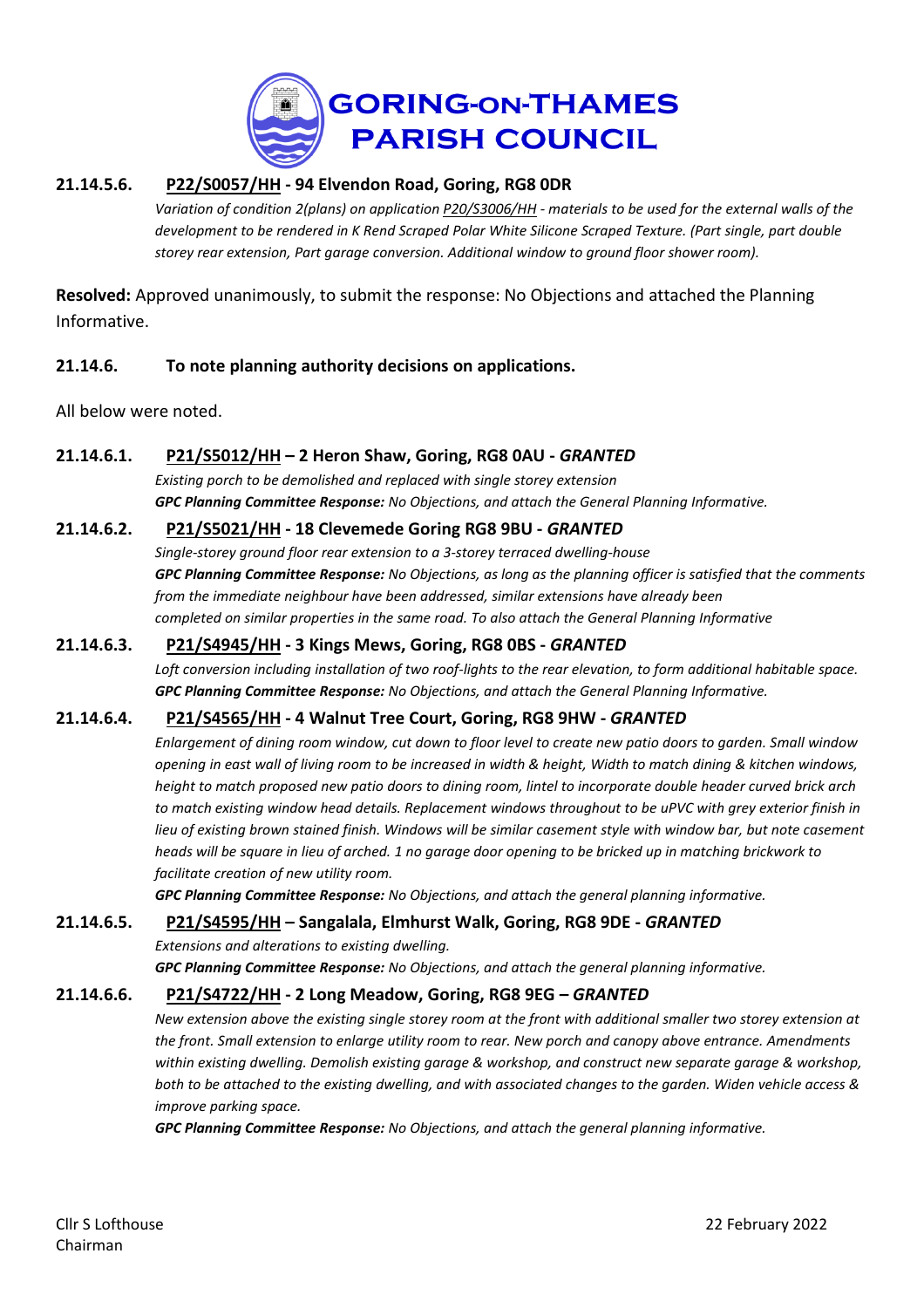

- **21.14.6.7. [P21/S2769/FUL](https://data.southoxon.gov.uk/ccm/support/Main.jsp?MODULE=ApplicationDetails&REF=P21/S2769/FUL) – Hartswood, Manor Road, Goring, RG8 9EN –** *GRANTED The replacement of the footbridge at Hartswood Manor boathouse.* GPC Planning Committee Response: In full support of the response sent by MIGGS on the SODC Planning Website **21.14.6.8. [P21/S4248/HH](https://data.southoxon.gov.uk/ccm/support/Main.jsp?MODULE=ApplicationDetails&REF=P21/S4248/HH) - 15 Grange Close, Goring, RG8 9DY –** *GRANTED Front porch and alterations. GPC Planning Committee Response: No Objections, and attach the general planning informative.* **21.14.6.9. [P21/S4145/HH](https://data.southoxon.gov.uk/ccm/support/Main.jsp?MODULE=ApplicationDetails&REF=P21/S4145/HH) - Mulberry Croft, Limetree Road, Goring, RG8 9EY -** *GRANTED Erection of single-storey rear extension and detached rear outbuilding GPC Planning Committee Response: No Objections, and attach the general planning informative.* **21.14.6.10. [P21/S4302/HH](https://data.southoxon.gov.uk/ccm/support/Main.jsp?MODULE=ApplicationDetails&REF=P21/S4302/HH) - Howgate Boathouse, Cleeve Road, Goring, RG8 9BT –** *GRANTED* Variation of condition 5 (use for storage purposes only) of application P17/S1850/HH to allow for ancillary use. *New pitched roof to existing garage, including ground floor alterations and 'Studio' accommodation in roofspace. GPC Planning Committee Response: Supports the Application.*
- **21.14.7. To note Discharge of Conditions (DIS), Modifications of Planning Obligations (MPO), Change of Use (N5B), Tree Preservation Orders (TPO), Screening Opinion (SCR) and Certificates of Lawful Development (LDP)**

All below were noted.

**21.14.7.1. [P21/S5126/DIS](https://data.southoxon.gov.uk/ccm/support/Main.jsp?MODULE=ApplicationDetails&REF=P21/S5126/DIS) - Howgate Boathouse, Cleeve Road, Goring, RG8 9BT –** *FULLY DISCHARGED Discharge of condition 7 (foul drainage) on planning application P17/S1850/HH (New pitched roof to existing garage, including ground floor alterations and 'Studio' accommodation in roofspace).*

#### **21.14.8. To review Community Infrastructure Levy (CIL) status / payments**

Next payment due April 2022, the Clerk will continue to monitor the CIL register on the SODC website.

No further Comments.

**21.14.9. To note Enforcement Register is no longer publicly available on SODC website, and will no longer be considered by this Committee**

Noted

**21.14.10. To Consider Responding to SODC Request for input on the Draft Joint Design Guide** *Joint [Design](https://data.southoxon.gov.uk/JDG/Guide.html) Guide*

**Resolved:** Approved unanimously to not submit a response.

#### **21.14.11. To consider correspondence received**

None